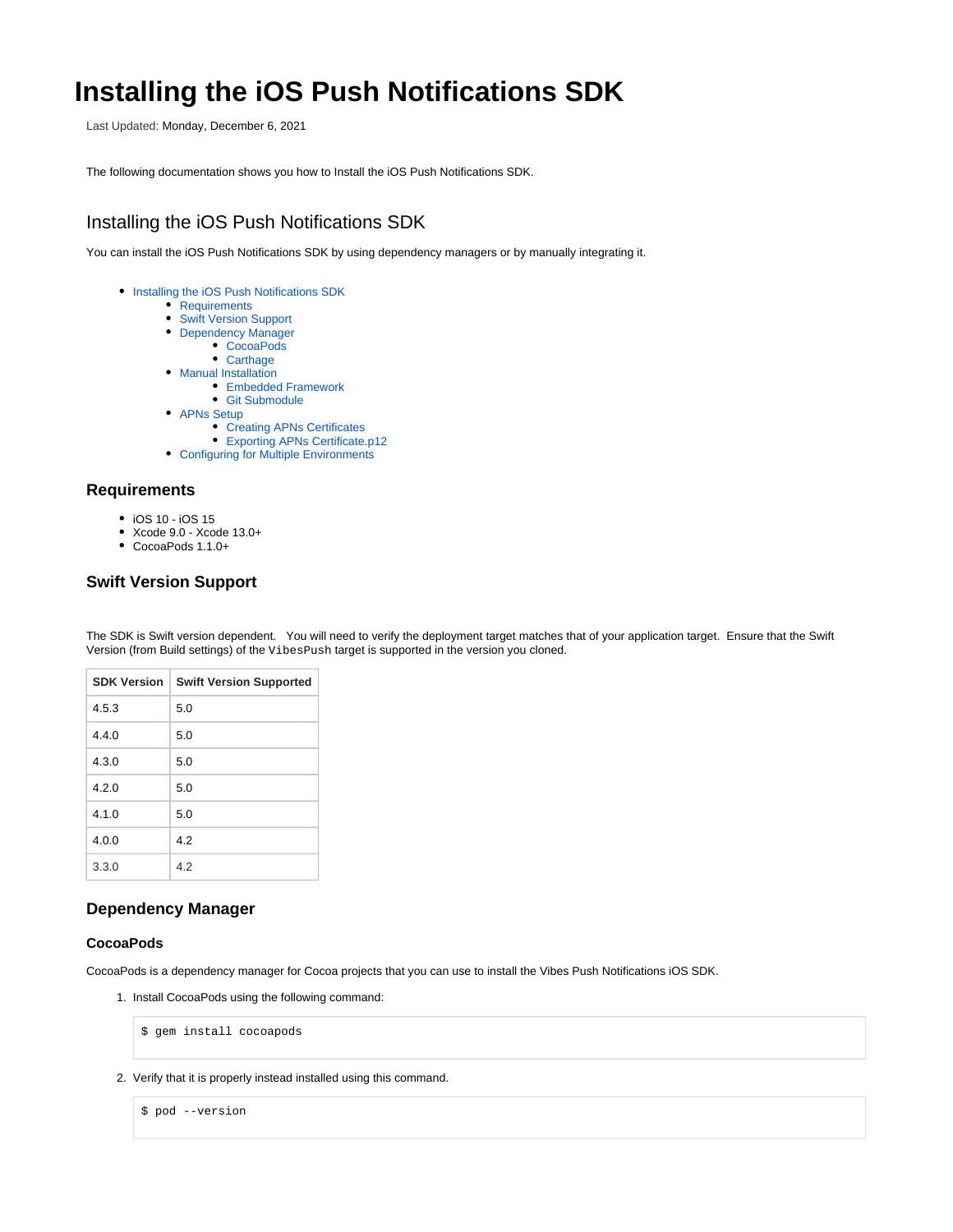- 3. If your app is using a tracking identifiers, you will have already included AdSupport.framework.
- 4. Integrate VibesPush into your Xcode project using CocoaPods by specifying the following in your Podfile.

```
platform :ios, '9.0' 
use_frameworks! 
pod 'VibesPush', '4.5.3'
```
5. Run the following command to install the library:

\$ pod install

#### <span id="page-1-0"></span>**Carthage**

Starting with versions 3.2.0, you can also use Carthage to install our SDK.

1. If you do not have Carthage installed, use either of the methods below to install:

a. Using Homebrew ([http://brew.sh/\)](http://brew.sh/)

brew install carthage

b. Downloading Carthage.pkg installer from<https://github.com/Carthage/Carthage/releases>

2. After Carthage is installed, create a Cartfile in your project root directory and add the following line in your Cartfile.

```
github "Vibes/push-sdk-ios" == 4.5.3
```
3. Run the following command:

carthage update --platform iOS

4. Open the folder Carthage on your project root directory and navigate into Build/iOS**.** Drag the VibesPush.framework into the Linked Frameworks and Libraries section in Build Settings of your Xcode project.

## <span id="page-1-1"></span>**Manual Installation**

If you prefer not to use CocoaPods. you can integrate Vibes Push SDK into your project manually.

#### <span id="page-1-2"></span>**Embedded Framework**

You can manually embed the Vibes Push SDK framework into your project.

1. Open up **Terminal** and run the following command to clone the VibesPush SDK into your local environment:

\$ git clone https://github.com/vibes/push-sdk-ios.git

- 2. Open the directory where you have cloned VibesPush, and drag the VibesPush.xcodeproj into the Project Navigator of your application's Xcode project.
- 3. Select the VibesPush.xcodeproj in the Project Navigator and verify the deployment target matches that of your application target. Ensure that the Swift Version (from Build settings) of the VibesPush target is supported in the version you cloned.
- 4. Select your application project in the Project Navigator (blue project icon) to navigate to the target configuration window and select the application target under the **Targets** heading in the sidebar.
- 5. Open the **General** panel In the tabbed bar at the top of the window.
- 6. Click on the **+** button under the **Embedded Binaries** section.
- 7. Choose the VibesPush.framework and select **add**.

### <span id="page-1-3"></span>**Git Submodule**

You can install VibesPush SDK as a git submodule of your project.

1. Open up Terminal, cd into your top-level project directory, and run the following command if your project is not initialized as a git repository

\$ git init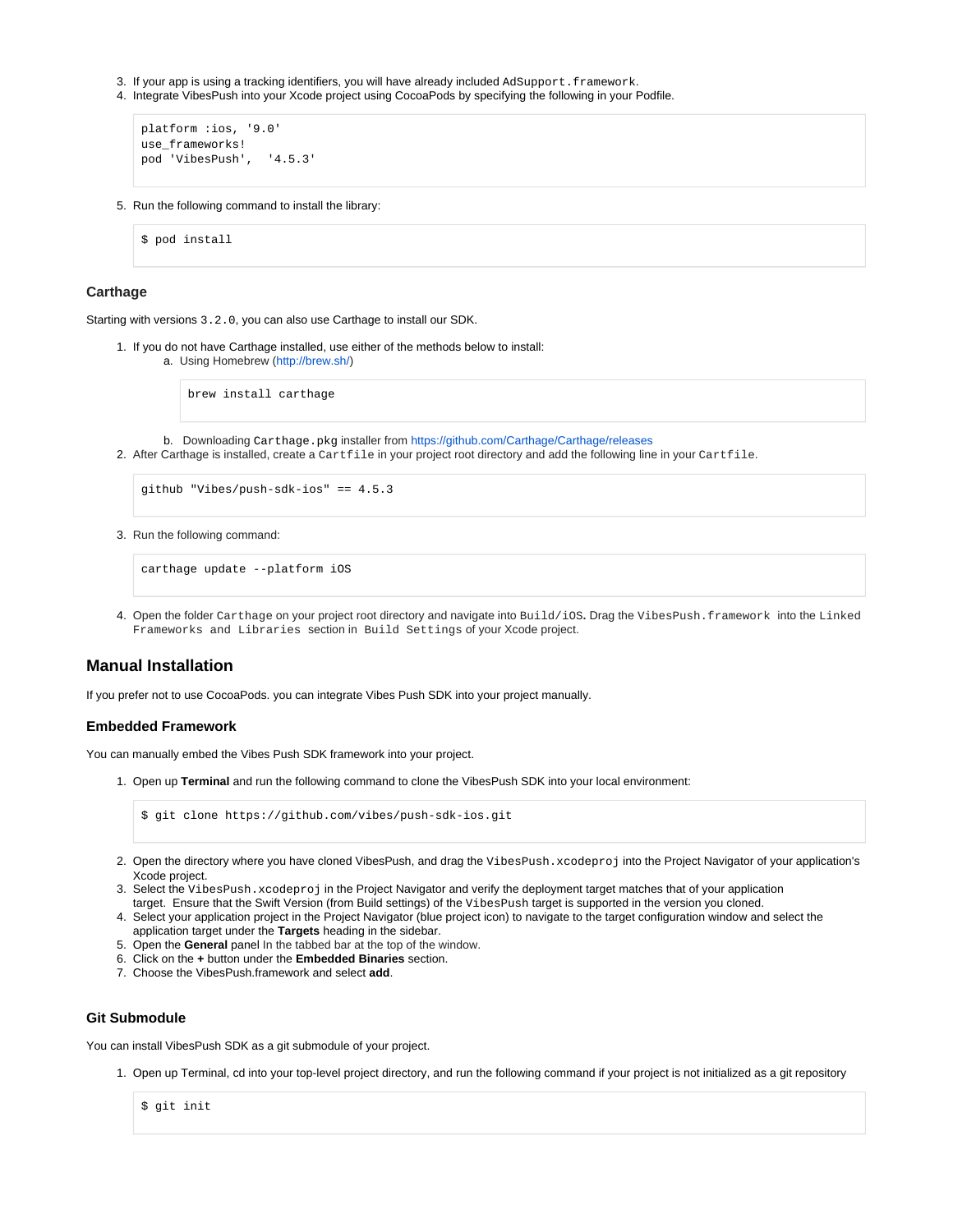2. Add VibesPush SDK as a git submodule by running the following command:

\$ git submodule add https://github.com/vibes/push-sdk-ios.git

- 3. Open the new VibesPush folder, and drag the VibesPush.xcodeproj into the Project Navigator of your application's Xcode project.
- 4. Select the VibesPush.xcodeproj in the Project Navigator and verify the deployment target matches that of your application target.
- 5. Select your application project in the Project Navigator to navigate to the target configuration window and select the application target under the **Targets** heading in the sidebar.
- 6. Open the **General** panel In the tabbed bar at the top of the window.
- 7. Click on the **+** button under the **Embedded Binaries** section.
- 8. Choose the VibesPush.framework and select add. The VibesPush.framework is added as a target dependency, linked framework and embedded framework in a copy files build phase which is all you need to build on the simulator and a device.

## <span id="page-2-0"></span>**APNs Setup**

Before integrating Vibes Push SDK into your iOS apps, there are a handful of steps you **must** take on the Apple side of things, which require membership in the [iOS Developer Program.](https://developer.apple.com/programs/ios/) This is because Vibes uses the [Apple Push Notification Service \(APNs\)](https://developer.apple.com/library/archive/documentation/NetworkingInternet/Conceptual/RemoteNotificationsPG/APNSOverview.html#//apple_ref/doc/uid/TP40008194-CH8-SW1) as the transport method for iOS push notifications.

Vibes will typically provide you with two apps on the Vibes Platform; a test app (for sending test messages during development) and a production app (for sending messages to customers in live app). Apple provides two primary types of SSL certificates: The **APNs Development iOS certificate** and the **Apple Push Notification service SSL (Sandbox & Production) certificate**. The Sandbox & Production certificates can be used on both test and production apps, while the APNs Development iOS certificate may only be used within your test iOS apps.

When building your app using a development provisioning profile, ensure your Vibes test app is configured with the APNs Development iOS or Apple Push Services SSL certificate. To push to an app built with a distribution provisioning profile (either with a release build in Xcode, ad hoc distribution, or the iTunes App Store), ensure your Vibes production app is configured with the Apple Push Services SSL certificate.



We strongly suggest a clear separation between your Vibes production and test applications during the testing period. Apple treats the two servers separately, so a device token for test app will not work in the production app and vice-versa.

#### <span id="page-2-1"></span>**Creating APNs Certificates**

- 1. Log in to the [Apple Developer Member Center](https://developer.apple.com/) and go to Account » Certificates, IDs & Profiles, or use this [direct link](https://developer.apple.com/account/resources/certificates/).
- 2. In the left side menu, click Identifiers, then click your app's name in the list of App ID
	- a. If you haven't registered an iOS App ID, click**+**, select **App IDs**, and click **Continue**:

| Certificates, Identifiers & Profiles                                                                                                                                                                                    |          |
|-------------------------------------------------------------------------------------------------------------------------------------------------------------------------------------------------------------------------|----------|
| < All Identifiers                                                                                                                                                                                                       |          |
| Register a New Identifier                                                                                                                                                                                               | Continue |
| App IDs<br>Register an App ID to enable your app to access available services and identify your app in a provisioning<br>profile. You can enable app services when you create an App ID or modify these settings later. |          |
| Services IDs<br>For each website that uses Sign in with Apple, register a services identifier (Services ID), configure your<br>domain and return URL, and create an associated private key.                             |          |

b. Fill out the **Register an App ID** page, and be sure to check the Push Notifications checkbox, then click **Continue** and **Register**.

|                     | N) NFC Tag Reading     |           |
|---------------------|------------------------|-----------|
| $\Box$              | [VPN] Personal VPN     |           |
| $\hfill \Box$       | Push Notifications     |           |
| $\circlearrowright$ | (1) Sign In with Apple | Configure |
| $\Box$              | SiriKit<br>Ψ.          |           |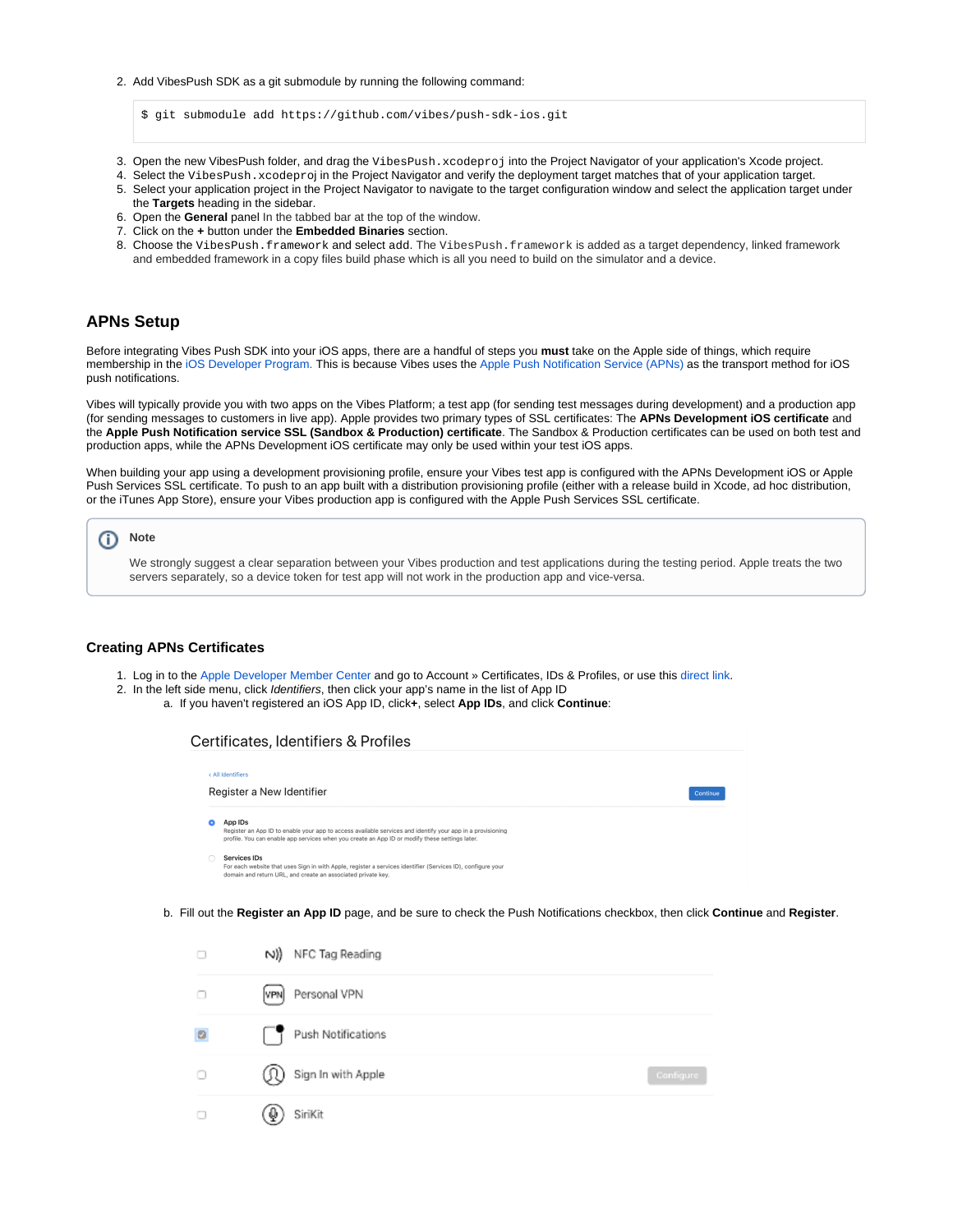- c. Click your app's name in the list of App IDs and proceed.
- 3. In the list of Capabilities check the box for Push Notifications, then click **Configure** to continue to the **Apple Push Notification service SSL Certificates** The button will be labeled **Edit** if it has been configured previously. Note: If the **Configure/Edit** button is not available, you may not have the admin rights in your Apple account, consult your team agent to fix this.

|  | Push Notifications | Configure Certificates (0) |
|--|--------------------|----------------------------|
|  |                    |                            |

4. Click **Create Certificate** to create a Production SSL Certificate. This will generate an Apple Push Notification service SSL (Sandbox & Production) certificate compatible with both the Production and Development environments. You should see the **Create New Certificate** sect ion to generate an Apple Push Notification service SSL (Sandbox & Production) certificate:

Create an additional certificate to use for this App ID.

**Create Certificate** 

- 5. [Follow the instructions](https://help.apple.com/developer-account/#/devbfa00fef7) to create a certificate signing request in the **Create New Certificate** section, then click **Continue** after your certificate signing request is uploaded. You can use your newly-created Certificate Signing request to generate the APNs Push SSL certificate.
- 6. Click **Download** and save the file for use in the next step Exporting APNs Certificate.p12.

| < All Certificates                   |                                                |                                                                                                                                                                     |
|--------------------------------------|------------------------------------------------|---------------------------------------------------------------------------------------------------------------------------------------------------------------------|
| <b>Download Your Certificate</b>     |                                                | Revoke<br>Download                                                                                                                                                  |
| <b>Certificate Details</b>           |                                                |                                                                                                                                                                     |
| <b>Certificate Name</b><br>com.      | <b>Certificate Type</b><br>Apple Push Services | Download your certificate to your Mac, then double click the .cer file to install in<br>Keychain Access. Make sure to save a backup copy of your private and public |
| <b>Expiration Date</b><br>2020/09/26 | Created By                                     | keys somewhere secure.                                                                                                                                              |

## <span id="page-3-0"></span>**Exporting APNs Certificate.p12**

The final step is to save your signing certificate as a .p12 file.

1. Open the certificate you downloaded in the previous steps, which should open in the Keychain Access app. The certificate will be listed in My Certificates tab.

| .     |                                                               |                                                 | Keychain Access                                                                                                                                                               |             |                          |           |          |  |
|-------|---------------------------------------------------------------|-------------------------------------------------|-------------------------------------------------------------------------------------------------------------------------------------------------------------------------------|-------------|--------------------------|-----------|----------|--|
|       | Click to lock the login locychain.                            |                                                 |                                                                                                                                                                               |             |                          | Q. Search |          |  |
| я     | Keychains<br>legin<br><b>iCloud</b><br>Syatem<br>System Roots | Continue.<br><b>Edmobile</b><br><b>CARD AND</b> | Issued by: Apple Worldwide Developer Relations Certification Authority<br>Expires: Friday, February 10, 3010 at 3:33:33 AM Pacific Standard Time<br>This certificate is valid |             |                          |           |          |  |
|       | Category                                                      | Name                                            |                                                                                                                                                                               | $\sim$ Kind | Expires                  |           | Keychain |  |
| s     | All Items                                                     |                                                 | F III Apple Development IOS Push Services: com.                                                                                                                               | cert ficate | Fab 10, 3010, 3:33:33 AM |           | login    |  |
|       | Passwords                                                     |                                                 |                                                                                                                                                                               |             |                          |           |          |  |
|       | Secure Notes                                                  |                                                 |                                                                                                                                                                               |             |                          |           |          |  |
|       | My Certificates                                               |                                                 |                                                                                                                                                                               |             |                          |           |          |  |
|       | Keys                                                          |                                                 |                                                                                                                                                                               |             |                          |           |          |  |
|       | Cartificates                                                  |                                                 |                                                                                                                                                                               |             |                          |           |          |  |
| $\Xi$ |                                                               | $+$ $1$ $Cay$                                   |                                                                                                                                                                               | 1 Horn      |                          |           |          |  |

2. Click the certificate in the list, then from the **File** menu, select **Export Items.**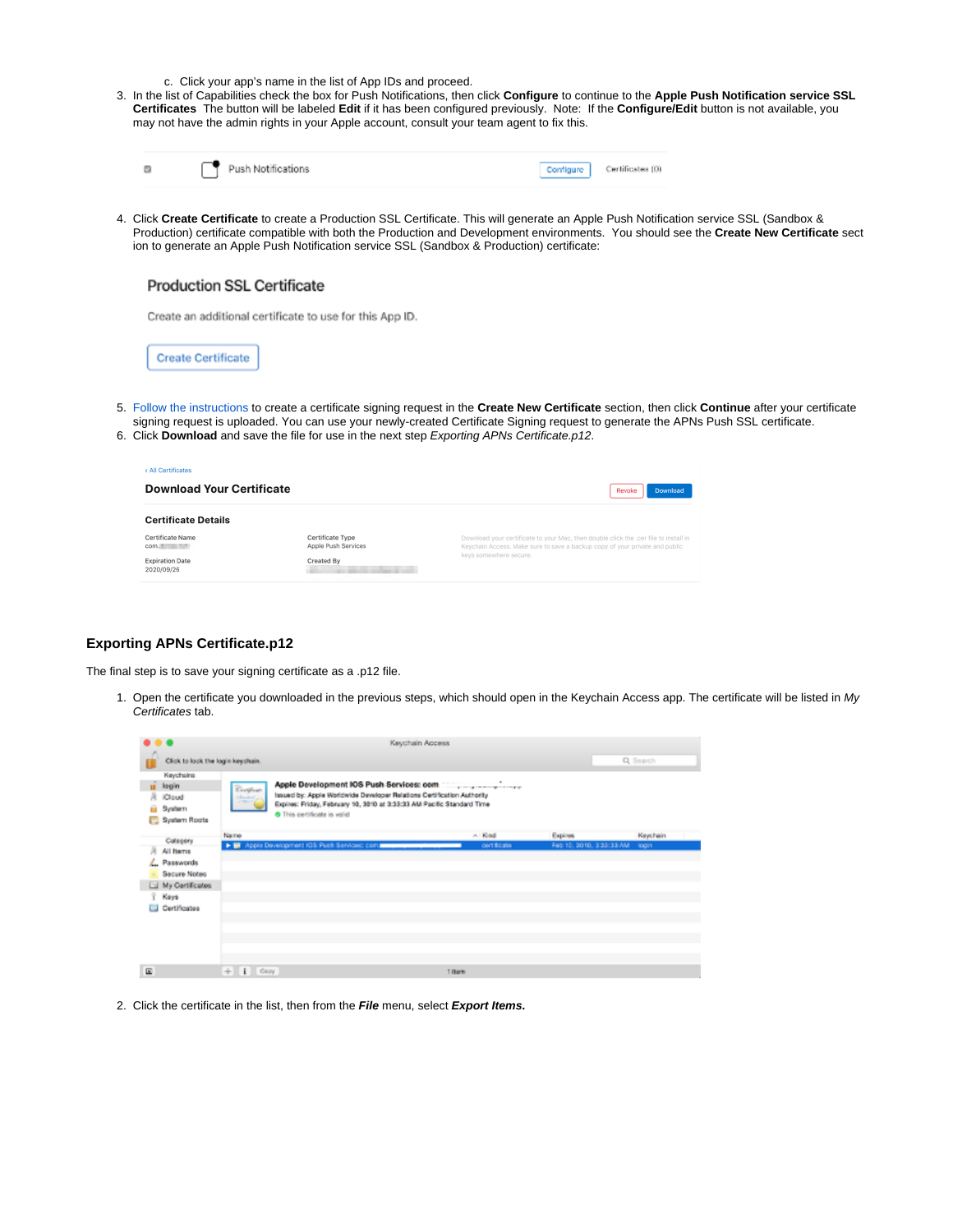| 介出 N<br>New Secure Note Item<br>N %7<br>New Keychain<br>M<br>(i)<br>$\bullet\bullet\bullet$<br>Q Search<br>New Identity Preference<br>Keys Certificates<br>My Certificates<br>tes<br>☆ 米  <br>Import Items<br><b>企器 E</b><br><b>Export Items</b><br>tes: com.autozone.mobileapp.testing<br>dwide Developer Relations Certification Authority<br>Add Keychain<br>合器 A<br>:tober 2022 at 23:35:53 East Africa Time<br>Delete Keychain "login"<br>区第了<br>alid<br><b>米W</b><br>Close<br>$\wedge$ Kind<br>Keychain<br>Expires<br>Go There<br>ileapp.testing certificate<br>login<br>14 Sep 2022 at 16:16:34<br>#<br>Get Info<br>certificate<br>DA8ADDP8)<br>13 Sep 2022 at 15:14:46<br>login<br>224T8FURF) certificate<br>13 Sep 2022 at 12:53:11<br>login<br>Lock Keychain "login"<br><b>HL</b><br>H9D3H8HHC) certificate<br>13 Sep 2022 at 12:53:29<br>login<br>3 Oct 2022 at 23:35:53<br>Apple Push Serviczene<br>certificate<br>login<br>1.11 |                          | New Password Item                     | <b>36 N</b> |             |                         |       |
|----------------------------------------------------------------------------------------------------------------------------------------------------------------------------------------------------------------------------------------------------------------------------------------------------------------------------------------------------------------------------------------------------------------------------------------------------------------------------------------------------------------------------------------------------------------------------------------------------------------------------------------------------------------------------------------------------------------------------------------------------------------------------------------------------------------------------------------------------------------------------------------------------------------------------------------------|--------------------------|---------------------------------------|-------------|-------------|-------------------------|-------|
|                                                                                                                                                                                                                                                                                                                                                                                                                                                                                                                                                                                                                                                                                                                                                                                                                                                                                                                                              |                          |                                       |             |             |                         |       |
|                                                                                                                                                                                                                                                                                                                                                                                                                                                                                                                                                                                                                                                                                                                                                                                                                                                                                                                                              |                          |                                       |             |             |                         |       |
|                                                                                                                                                                                                                                                                                                                                                                                                                                                                                                                                                                                                                                                                                                                                                                                                                                                                                                                                              |                          |                                       |             |             |                         |       |
|                                                                                                                                                                                                                                                                                                                                                                                                                                                                                                                                                                                                                                                                                                                                                                                                                                                                                                                                              | <b>Default Keychains</b> |                                       |             |             |                         |       |
|                                                                                                                                                                                                                                                                                                                                                                                                                                                                                                                                                                                                                                                                                                                                                                                                                                                                                                                                              | d login                  |                                       |             |             |                         |       |
|                                                                                                                                                                                                                                                                                                                                                                                                                                                                                                                                                                                                                                                                                                                                                                                                                                                                                                                                              | & iCloud                 |                                       |             |             |                         |       |
|                                                                                                                                                                                                                                                                                                                                                                                                                                                                                                                                                                                                                                                                                                                                                                                                                                                                                                                                              |                          |                                       |             |             |                         |       |
|                                                                                                                                                                                                                                                                                                                                                                                                                                                                                                                                                                                                                                                                                                                                                                                                                                                                                                                                              | <b>System Keychains</b>  |                                       |             |             |                         |       |
|                                                                                                                                                                                                                                                                                                                                                                                                                                                                                                                                                                                                                                                                                                                                                                                                                                                                                                                                              | $\Delta$<br>System       |                                       |             |             |                         |       |
|                                                                                                                                                                                                                                                                                                                                                                                                                                                                                                                                                                                                                                                                                                                                                                                                                                                                                                                                              | System Roots             |                                       |             |             |                         |       |
|                                                                                                                                                                                                                                                                                                                                                                                                                                                                                                                                                                                                                                                                                                                                                                                                                                                                                                                                              |                          |                                       |             |             |                         |       |
|                                                                                                                                                                                                                                                                                                                                                                                                                                                                                                                                                                                                                                                                                                                                                                                                                                                                                                                                              |                          |                                       |             |             |                         |       |
|                                                                                                                                                                                                                                                                                                                                                                                                                                                                                                                                                                                                                                                                                                                                                                                                                                                                                                                                              |                          |                                       |             |             |                         |       |
|                                                                                                                                                                                                                                                                                                                                                                                                                                                                                                                                                                                                                                                                                                                                                                                                                                                                                                                                              |                          |                                       |             |             |                         |       |
|                                                                                                                                                                                                                                                                                                                                                                                                                                                                                                                                                                                                                                                                                                                                                                                                                                                                                                                                              |                          |                                       |             |             |                         |       |
|                                                                                                                                                                                                                                                                                                                                                                                                                                                                                                                                                                                                                                                                                                                                                                                                                                                                                                                                              |                          | > 2 Apple Push Services: "2 Allian -- |             | certificate | 30 Oct 2022 at 21:09:16 | login |
|                                                                                                                                                                                                                                                                                                                                                                                                                                                                                                                                                                                                                                                                                                                                                                                                                                                                                                                                              |                          |                                       |             |             |                         |       |
|                                                                                                                                                                                                                                                                                                                                                                                                                                                                                                                                                                                                                                                                                                                                                                                                                                                                                                                                              |                          |                                       |             |             |                         |       |
|                                                                                                                                                                                                                                                                                                                                                                                                                                                                                                                                                                                                                                                                                                                                                                                                                                                                                                                                              |                          |                                       |             |             |                         |       |
|                                                                                                                                                                                                                                                                                                                                                                                                                                                                                                                                                                                                                                                                                                                                                                                                                                                                                                                                              |                          |                                       |             |             |                         |       |
|                                                                                                                                                                                                                                                                                                                                                                                                                                                                                                                                                                                                                                                                                                                                                                                                                                                                                                                                              |                          |                                       |             |             |                         |       |
|                                                                                                                                                                                                                                                                                                                                                                                                                                                                                                                                                                                                                                                                                                                                                                                                                                                                                                                                              |                          |                                       |             |             |                         |       |
|                                                                                                                                                                                                                                                                                                                                                                                                                                                                                                                                                                                                                                                                                                                                                                                                                                                                                                                                              |                          |                                       |             |             |                         |       |

3. . Save the file in the Personal Information Exchange (.p12) format which you will provide to Vibes for configuration of your application.

|        | Save As: SampleAppCertificates.p12                | v      |      |
|--------|---------------------------------------------------|--------|------|
| Tags:  |                                                   |        |      |
| Where: | ٥<br>Desktop                                      |        |      |
|        |                                                   |        |      |
|        | File Format: Personal Information Exchange (.p12) | ¢      |      |
|        |                                                   |        |      |
|        |                                                   | Cancel | Save |

## <span id="page-4-0"></span>**Configuring for Multiple Environments**

Since you will test your app in a Test account before going live in a Production account, we recommend configuring multiple environments on your XCode project using XCode schemes.

XCode provides two default schemes when your project is created. A debug and a Release scheme. A Debug scheme defines how you build the app during the development. It is likely to break existing functionality. Debug schemes are typically used during development. A Release scheme on the other hand, defines how your app is prepared for an App Store release and is mostly used with the live deployment of the application. Sometimes one needs to create a new scheme for the QA testing, which is a build you want to share with your internal testers. You create this test scheme using the steps below.

1. On the Navigator (left side file viewer), click the top level project name. If target settings are shown, click the current target and change it to project to see all existing build schemes. You should see a screen that looks like below.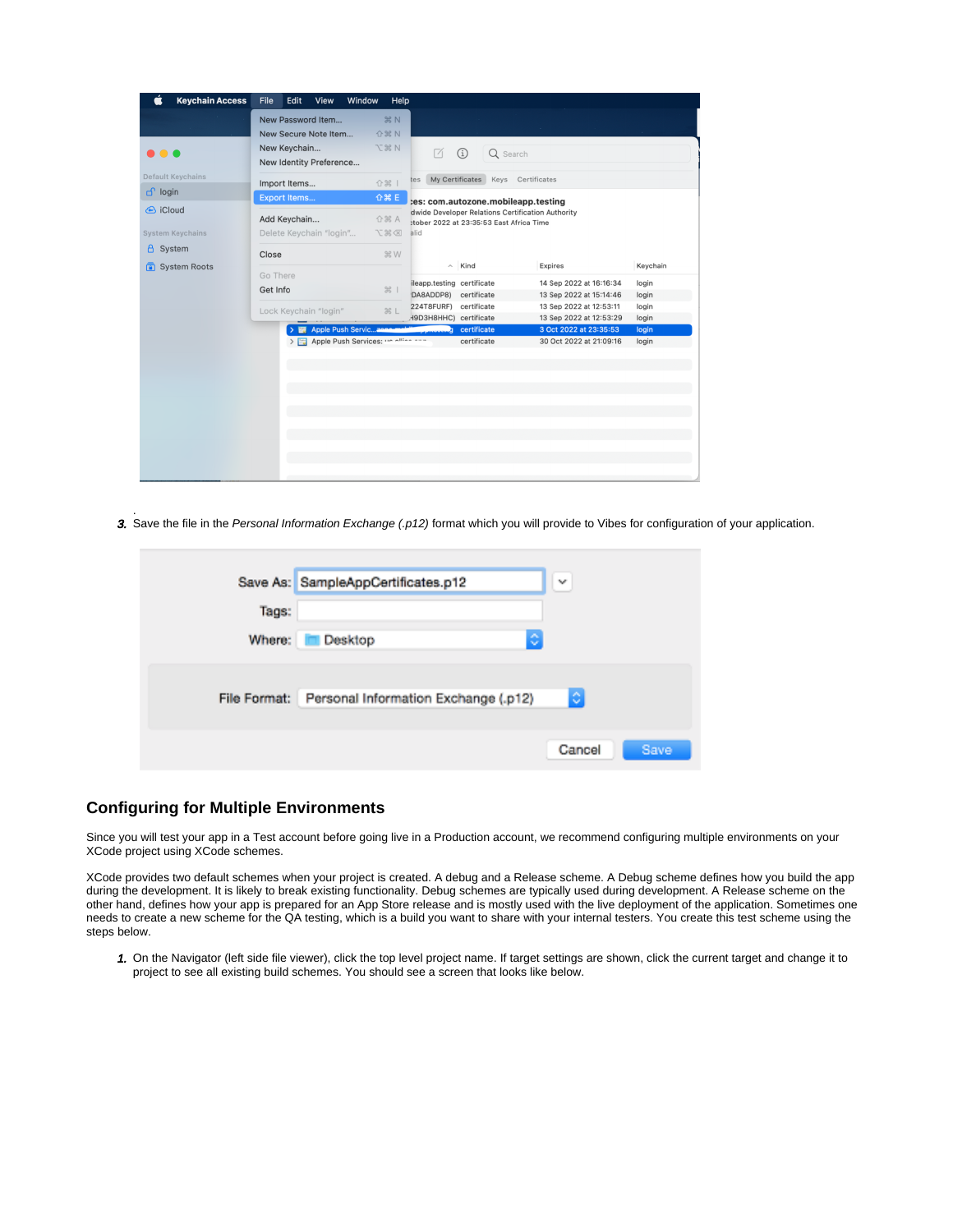|                         | فستحدث                                                        |                       |                       |
|-------------------------|---------------------------------------------------------------|-----------------------|-----------------------|
| BuildsPlayground"       | B BuildsPlayground<br>п                                       | Info                  | <b>Build Settings</b> |
| BuildsPlayground        |                                                               |                       |                       |
| AppDelegate.swift       | ▼ Deployment Target                                           |                       |                       |
| ViewController.swift    |                                                               |                       |                       |
| Main storyboard         | <b>108 Deployment Target</b><br>M<br>12.0                     |                       |                       |
| Assets.xcassets         |                                                               |                       |                       |
| LaunchScreen.storyboard | ▼ Configurations                                              |                       |                       |
| Info.plist              |                                                               |                       |                       |
|                         | Name<br><b>Based on Configuration File</b><br><b>Products</b> |                       |                       |
| Debug                   |                                                               | No Configurations Set |                       |
|                         | <b>B</b> Release                                              | No Configurations Set |                       |
|                         |                                                               |                       |                       |
|                         |                                                               |                       |                       |
|                         | Fill for command-line builds<br>Release<br><b>Use</b>         |                       |                       |
|                         |                                                               |                       |                       |

2. In order to create a new scheme, you need to copy an existing scheme and make changes on the copy. Since our test builds are going to behave like release builds, it is logical to copy the Release. Click the button shown below.

| $\blacktriangledown$ Configurations |
|-------------------------------------|
| <b>Name</b>                         |
| $\blacktriangleright$ Debug         |
| Release                             |
|                                     |

- 3. Create a duplicate from Release and give it a name you like. You may call it Test as in our example.
- 4. Now navigate to the **Build Settings** tab, you will see that for each setting on the list that accepts multiple values, a third option named **Test** is automatically added. By editting these fields, we will be able to configure our newly defined scheme.

| П<br><b>B</b> BuildsPlayground                           | <b>Info</b><br><b>Build Settings</b>          |
|----------------------------------------------------------|-----------------------------------------------|
| Combined<br>Levels.<br>Customized<br> A <br>Basic<br>$+$ | Or Search                                     |
| <b>Architectures</b>                                     |                                               |
| Satting                                                  | BuildsPhyground                               |
| Additional SDKs                                          |                                               |
| Architectures                                            | Standard architectures - \$(ARCHS_STANDARD) C |
| <b>Raza SDK</b>                                          | ios c                                         |
| Build Active Architecture Only                           | <multiple values=""></multiple>               |
| Dubug                                                    | The C                                         |
| Release                                                  | <b>Box</b>                                    |
| Test                                                     | No. 3                                         |
| <b>Supported Platforms</b>                               | ips a                                         |
| Valid Architectures                                      | arm64 serre/ scrrs/st                         |
|                                                          |                                               |

5. You can define global constants in your Info.plist file, with values for each of your scheme to be accessible at runtime. Defining global constant has a unified way for Swift and Objective-C. Inside your build settings, click the button shown below and add a constant of your choice to the build.

|       | <b>D</b> BuildsPlaygroundObjC C |                                |  | Info Build Settings |  |
|-------|---------------------------------|--------------------------------|--|---------------------|--|
| Basic |                                 | Customized All Combined Levels |  |                     |  |
|       |                                 |                                |  |                     |  |

6. For instance, you can define your Vibes API URL and Vibes APP ID like below.